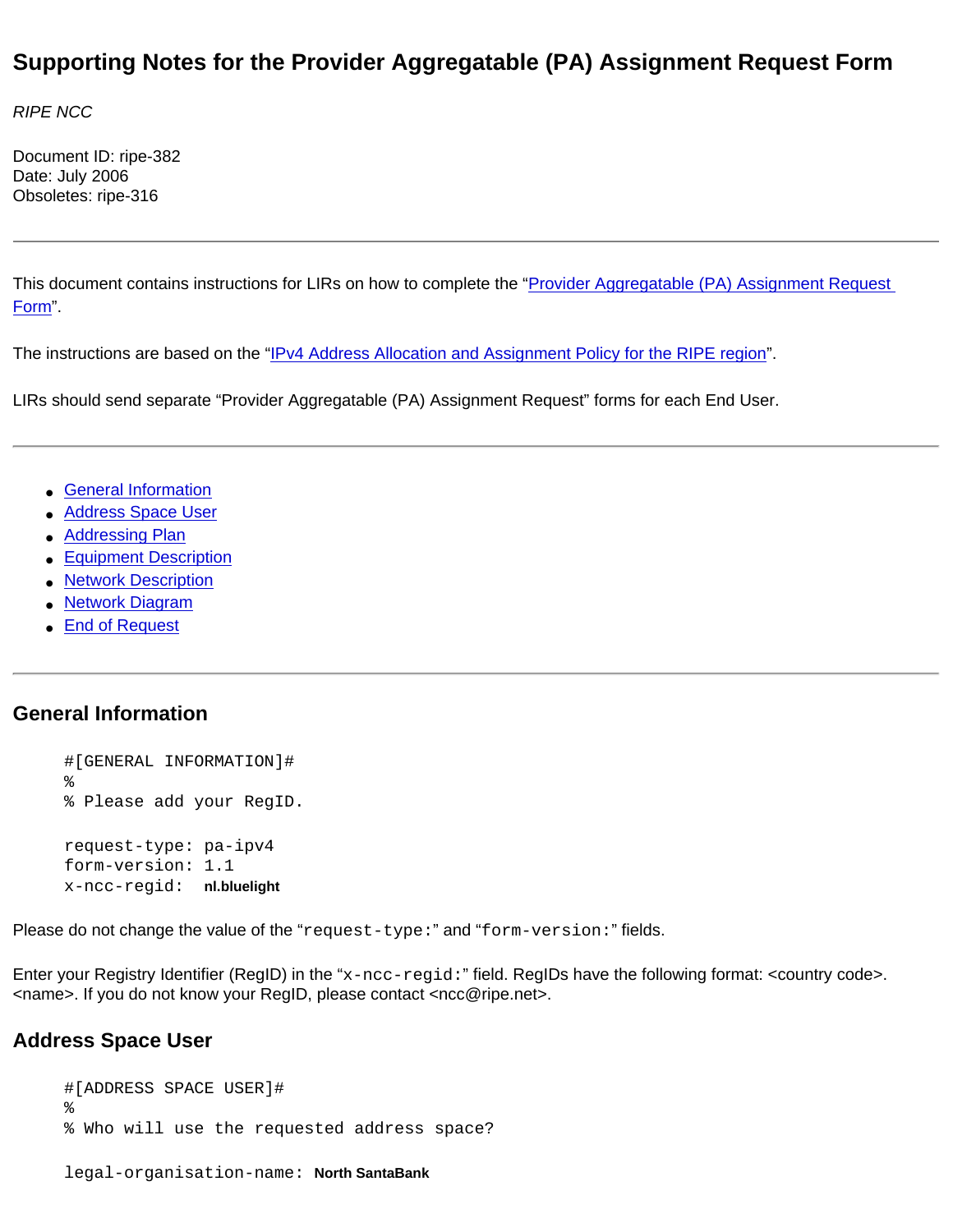organisation-location: **Santa City, NN** website-if-available: **http://www.nsb.nn** % Does this End User already have address space that can be % used for this assignment? (Yes/No) space-available: **No**

Enter the legal name and primary location of the organisation that will use this address space in the "legalorganisation-name:" and "organisation-location:" fields. If this End User has a website, enter the URL in the "website-if-available:" field. Otherwise, enter "none" in this field.

If there is any address space assigned to this End User that is not in use, indicate this in the "space-available:" field. If you answer "yes", you can explain why the End User needs another assignment of address space in the "Network Description" section at the end of this form.

## <span id="page-1-0"></span>**Addressing Plan**

| ٩,                                              | #[ADDRESSING PLAN]# |          |        |         |                            |  |  |  |
|-------------------------------------------------|---------------------|----------|--------|---------|----------------------------|--|--|--|
| % How will the End User use this address space? |                     |          |        |         |                            |  |  |  |
| ႜ                                               |                     |          |        |         |                            |  |  |  |
| ిన                                              | Subnet size         | Within   | Within | Within  |                            |  |  |  |
| ిన                                              | 1/nn                | 3 months | 1 year | 2 years | Purpose                    |  |  |  |
| subnet:                                         | /26                 | 32       | 64     | 64      | <b>Employee VPN Access</b> |  |  |  |
| subnet:                                         | 126                 | 18       | 34     | 64      | <b>Financial Services</b>  |  |  |  |
| subnet:                                         | 126                 | 22       | 30     | 60      | <b>Workstations</b>        |  |  |  |
| subnet:                                         | /27                 | 11       | 15     | 28      | <b>Public Services</b>     |  |  |  |
| subnet:                                         | /27                 |          | 18     | 30      | <b>Operations</b>          |  |  |  |
| subnet:                                         | 124                 | 176      | 192    | 240     | <b>Branch Offices</b>      |  |  |  |
| totals:                                         | /23                 | 266      | 353    | 486     |                            |  |  |  |

```
number-of-subnets: 6
```
% Which netname will you use for this assignment?

netname: **NSB-NET**

% Will the End User return any address space?

address-space-returned: **85.118.187/24 to nl.bluelight in 3 months**

The addressing plan shows how the End User will use the requested address space.

You can repeat the "subnet" row as many times as needed. Delete any empty "subnet:" fields before you send the request.

In the "Subnet size (/nn)" column, enter a slash notation prefix for each subnet. Each entry should be large enough to contain the number of addresses needed for that subnet over the next two years.

In the following columns, enter the number of addresses needed immediately for each subnet ("Within 3 months"), and the estimated need for the next two years ("Within 1 year" and "Within 2 years"). You can change the time periods if needed. These columns can either contain numbers (for example, 128) or slash notation prefixes (for example, /25). Multiple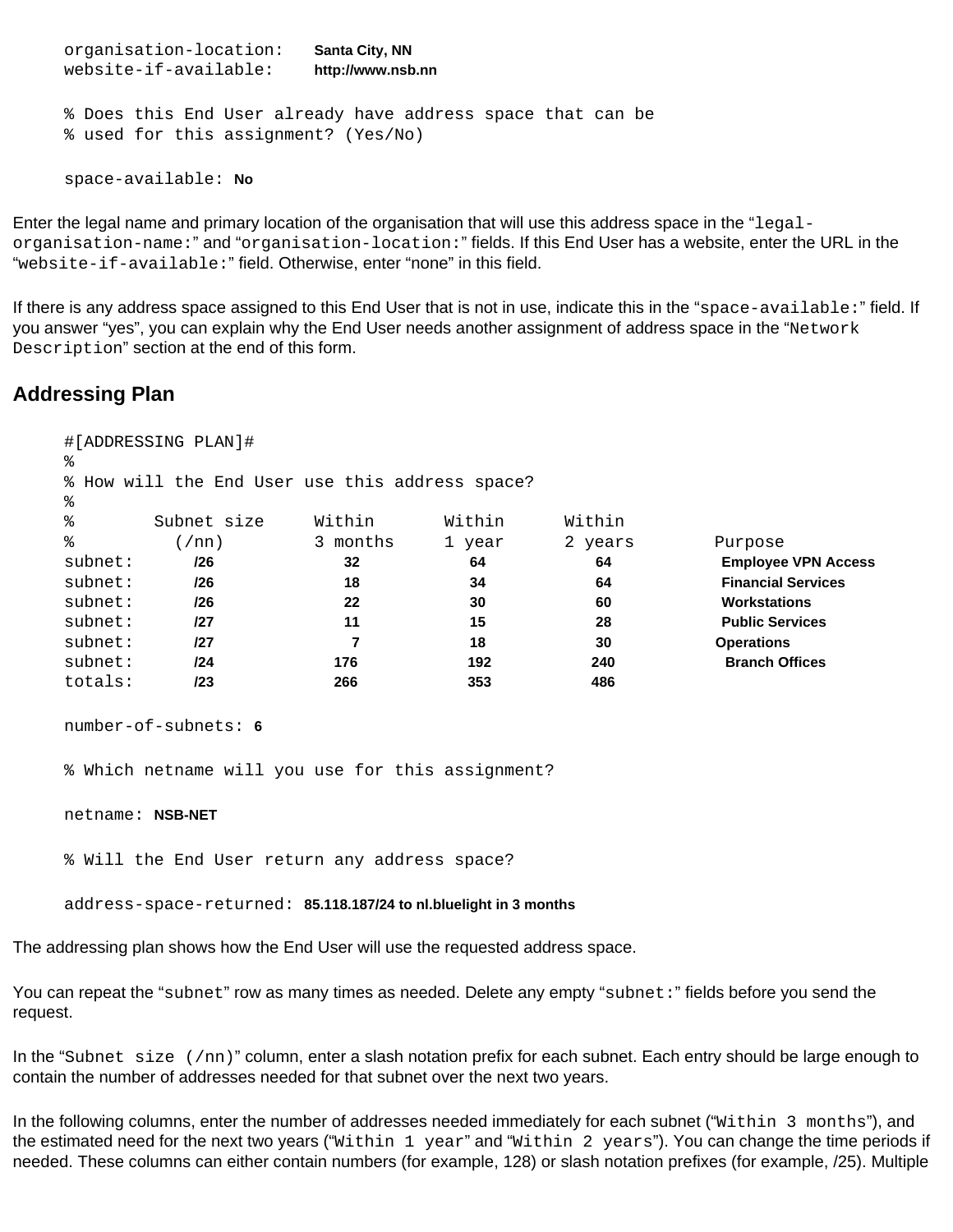slash notation prefixes must be separated by comma(s) with no blank spaces (for example, /25,/27).

In the "Purpose" column, write a short description of each subnet. If needed, you can write a more detailed description in the "Network Description" section at the end of this form.

In the "totals" row, add the total of each column. The total of the "Subnet size  $(7nn)$ " column should be the total amount of address space you are requesting for this assignment.

In the "number-of-subnets:" field, enter the total number of subnets listed in the addressing plan.

The "netname:" should be a short, descriptive name for the network and should reflect the End User's organisation name. You should use the same "netname:" when you register this assignment in the RIPE Whois Database.

If there is any address space assigned to the End User that they will return, list each prefix in separate "address-spacereturned:" fields. The expected time for renumbering is three months. You can use the following syntax: <x.x.x.x/xx> to <which LIR/ISP> in <time period> for this field.

#### <span id="page-2-0"></span>**Equipment Description**

| #[EQUIPMENT DESCRIPTION]#<br>៖<br>% requested address space?                  | % What equipment will be used and how will it use the           |  |
|-------------------------------------------------------------------------------|-----------------------------------------------------------------|--|
| equipment-name:<br>manufacturer-name: Cisco<br>$model-number:$<br>other-data: | <b>Core switches</b><br>25xx<br>3 units                         |  |
| equipment-name:<br>manufacturer-name: HP<br>$model-number:$<br>other-data:    | <b>Servers</b><br>various<br>40 units                           |  |
| equipment-name:<br>manufacturer-name: Cisco<br>$model-number:$<br>other-data: | <b>Firewalls</b><br><b>PIX 515 E</b><br>2 units, 8 IP addresses |  |
| equipment-name:<br>manufacturer-name: Dell<br>$model$ -number:<br>other-data: | Workstations<br>GX150<br>22 units, 1 IP address each            |  |
| equipment-name:<br>manufacturer-name: Cisco<br>$model-number:$<br>other-data: | <b>Routers</b><br>3825<br>2 units                               |  |
| equipment-name:<br>manufacturer-name: Cisco<br>$model-number:$<br>other-data: | <b>Routers</b><br>AS5300<br>1 unit, 32 ports                    |  |